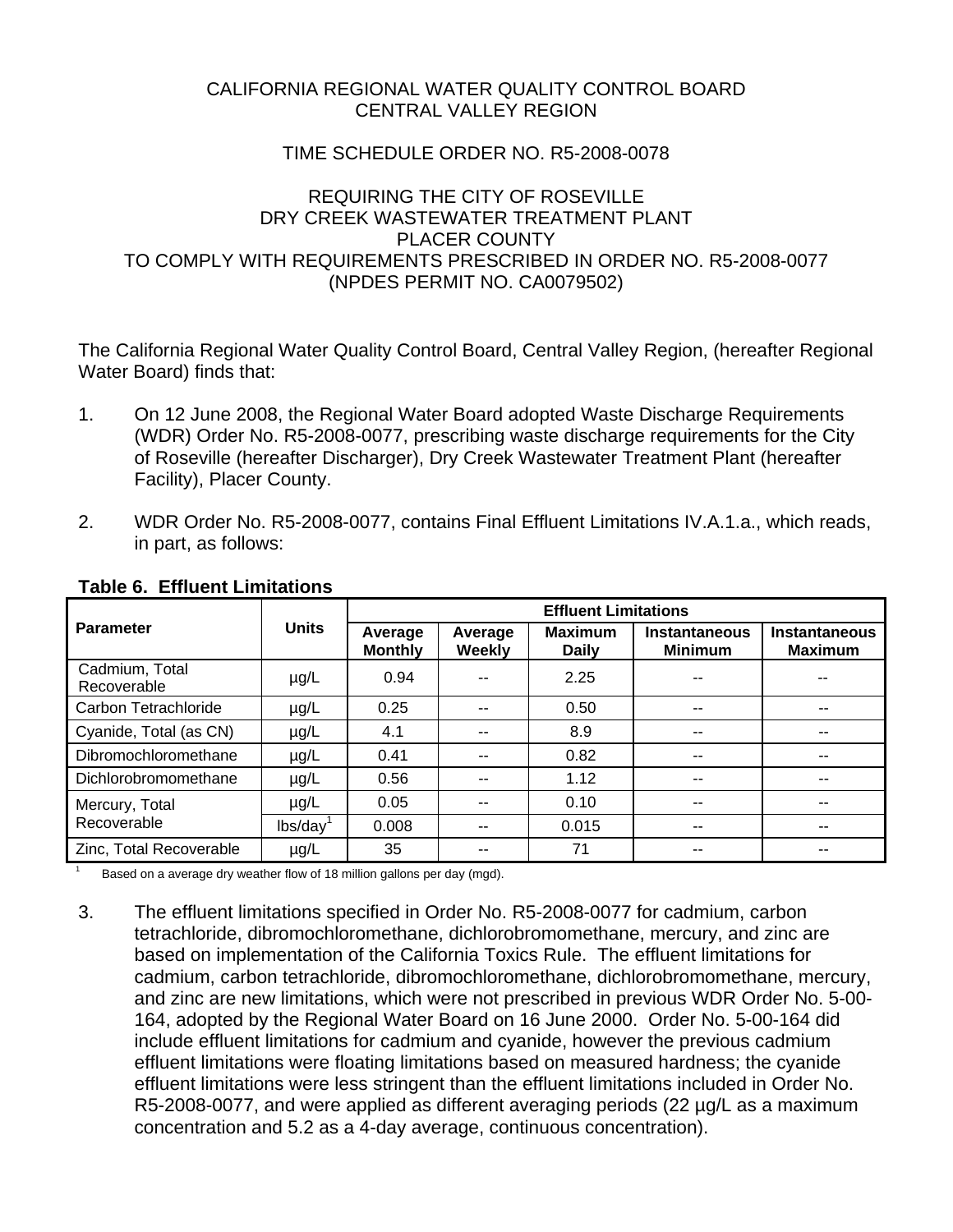TIME SCHEDULE ORDER NO. R5-2008-0078 2 CITY OF ROSEVILLE DRY CREEK WASTEWATER TREATMENT PLANT PLACER COUNTY

- 4. California Water Code (CWC) section 13300 states: "*Whenever a regional board finds that a discharge of waste is taking place or threatening to take place that violates or will violate requirements prescribed by the regional board, or the state board, or that the*  waste collection, treatment, or disposal facilities of a discharger are approaching *capacity, the board may require the discharger to submit for approval of the board, with such modifications as it may deem necessary, a detailed time schedule of specific actions the discharger shall take in order to correct or prevent a violation of requirements.*"
- 5. Federal regulations, 40 CFR section 122.44 (d)(1)(i), require that NPDES permit effluent limitations must control all pollutants which are or may be discharged at a level which will cause or have the reasonable potential to cause or contribute to an in-stream excursion above any State water quality standard, including any narrative criteria for water quality. Beneficial uses, together with their corresponding water quality objectives or promulgated water quality criteria, can be defined per federal regulations as water quality standards.
- 6. In accordance with CWC section 13385(j)(3), the Regional Water Board finds that, based upon results of effluent monitoring, the Discharger is not able to consistently comply with the new effluent limitations for cadmium, carbon tetrachloride, cyanide, dibromochloromethane, dichlorobromomethane, mercury, and zinc. These limitations are new requirements that become applicable to the Order after the effective date of adoption of the waste discharge requirements, and after 1 July 2000, for which new or modified control measures are necessary in order to comply with the limitation, and the new or modified control measures cannot be designed, installed, and put into operation within 30 calendar days.
- 7. The Discharger is not able to immediately comply with the new effluent limitations for cadmium, carbon tetrachloride, cyanide, dibromochloromethane, dichlorobromomethane, mercury, and zinc. The Clean Water Act and the California Water Code authorize time schedules for achieving compliance.

The Discharger has indicated in an Infeasibility Report submitted 17 March 2008, and revised on 2 May 2008, that additional time is required beyond California Toxic Rule compliance date of 18 May 2010 to comply with the final effluent limitations for cadmium and zinc. In particular, the Discharger anticipates the need to implement additional source controls, as well as evaluate the need for site-specific translators and/or water effect ratios for cadmium and zinc. Therefore, the Regional Water Board is providing until 1 June 2013 for the Discharger to comply with the final effluent limitations for cadmium and zinc.

The Discharger has indicated in its Infeasibility Report submitted 17 March 2008, and revised on 2 May 2008, that additional time is necessary to comply with final effluent limitations for carbon tetrachloride, dibromochloromethane and dichlorobromomethane. In particular, the Discharger anticipates that the addition of ultraviolet disinfection and the elimination of chlorine in its treatment process will be necessary to comply with the new effluent limitations. However, the new or modified disinfection system and control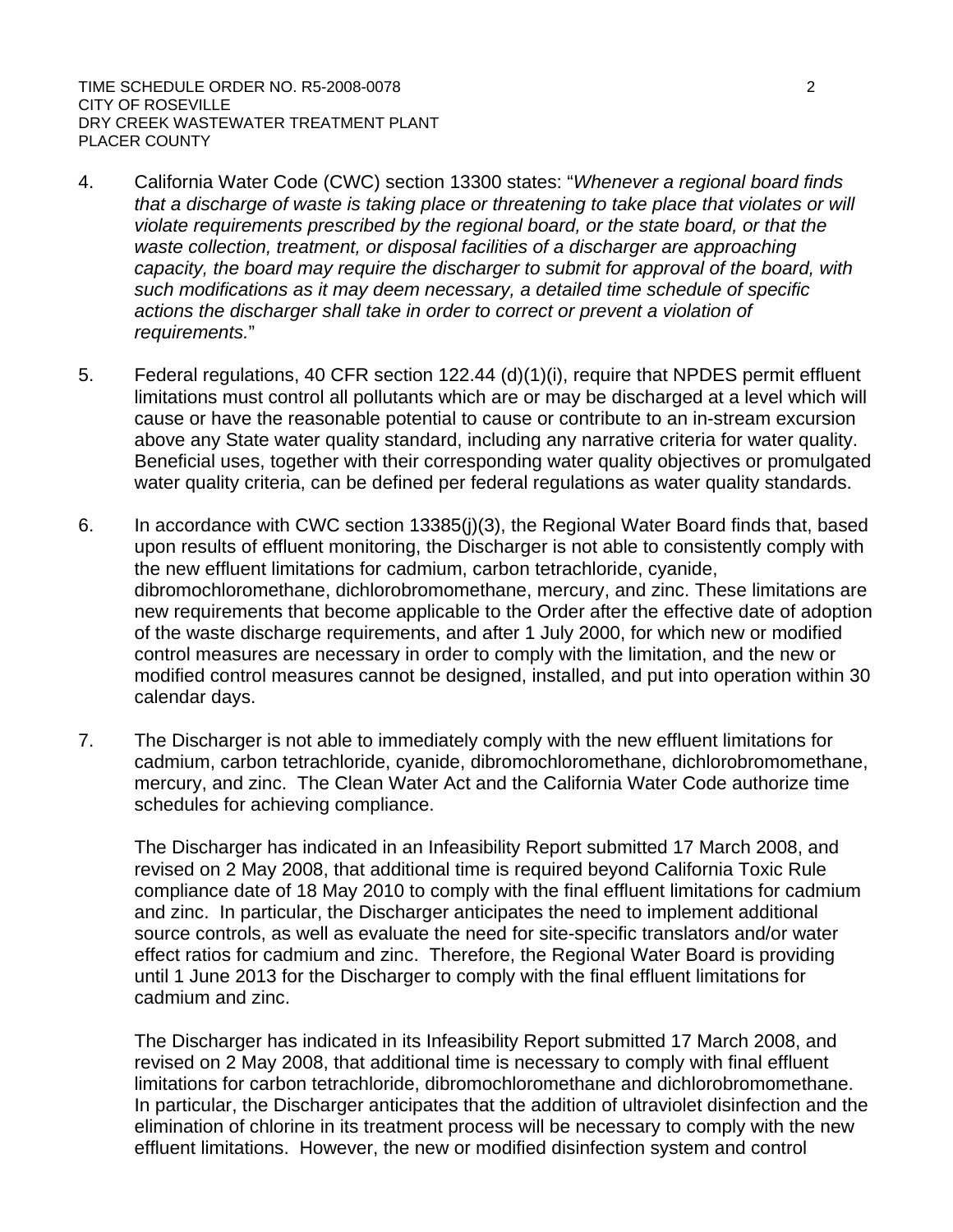measures cannot be designed, installed and placed into operation until June 2011. Therefore, the Regional Water Board is providing until 1 June 2011 for the Discharger to comply with the final effluent limitations for carbon tetrachloride, dibromochloromethane and dichlorobromomethane.

The Discharger additionally indicated in its Infeasibility Report submitted 17 March 2008, and revised on 2 May 2008, that additional time to comply with final effluent limitations for cyanide and mercury is necessary. In addition to implementing ultraviolet disinfection for the elimination of chlorine byproducts, the Discharger proposes to change analytical laboratories to reduce the amount of false positives that have been resulting in its monitoring results. With improved quality monitoring data, the Discharger will be able to more accurately evaluate potential sources of cyanide within its wastewater collection and treatment system. To comply with final mercury effluent limitations, the Discharger has implemented source control and identification measures and has identified the overall source of mercury into the WWTP influent. However, the Discharger is unable to comply with new mercury effluent limitations and must implement further source controls that will result in the actual reduction of mercury into the influent waste stream.

The Regional Water Board finds that a compliance date of 1 June 2011 is the shortest and most practicable time schedule for the Discharger to comply with final effluent limitations for cyanide, and that a compliance date of 1 June 2013 is the shortest most practicable time schedule for the Discharger to comply with final effluent limitations for mercury.

- 8. This Order provides a time schedule for the Discharger to develop, submit, and implement methods of compliance, including utilizing pollution prevention activities or constructing necessary treatment facilities to meet these new effluent limitations.
- 9. CWC sections 13385(h) and (i) require the Regional Water Board to impose mandatory minimum penalties upon dischargers that violate certain effluent limitations. CWC section 13385(j)(3) exempts certain violations from the mandatory minimum penalties, "*where the waste discharge is in compliance with either a cease and desist order issued pursuant to Section 13301 or a time schedule order issued pursuant to Section 13300, if all the [specified] requirements are met.*"
- 10. Compliance with this Order exempts the Discharger from mandatory penalties for violations of effluent limitations for cadmium, carbon tetrachloride, cyanide, dibromochloromethane, dichlorobromomethane, mercury, and zinc only, in accordance with CWC section 13385(j)(3). CWC section 13385(j)(3) requires the Discharger to prepare and implement a pollution prevention plan pursuant to section 13263.3 of the California Water Code. Therefore, a pollution prevention plan will be necessary for cadmium, carbon tetrachloride, cyanide, dibromochloromethane, dichlorobromomethane, mercury, and zinc in order to effectively reduce the effluent concentrations by source control measures.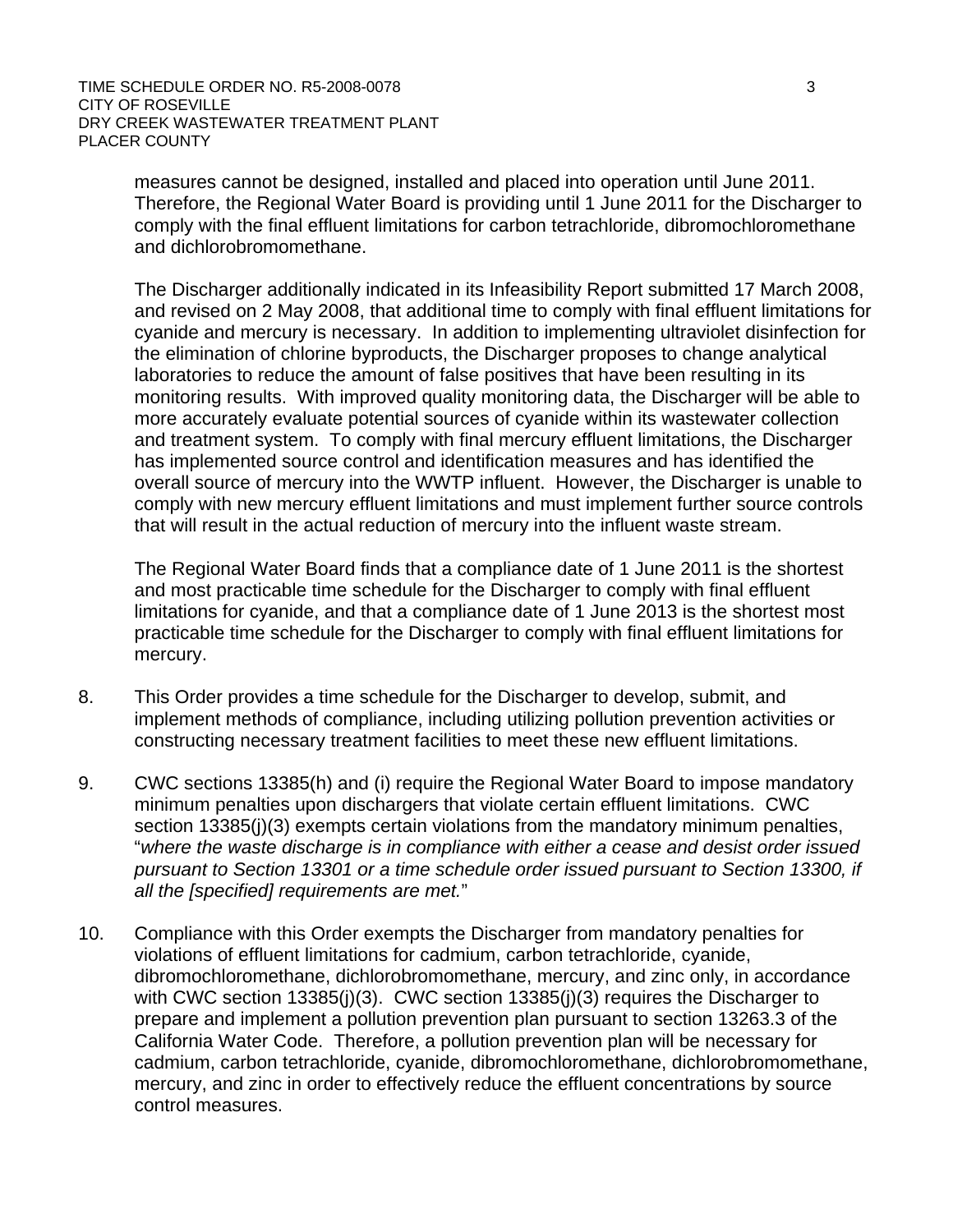11. Since the time schedule for completion of action necessary to bring the waste discharge into compliance exceeds 1 year, this Order includes interim requirements and dates for their achievement. The time schedule does not exceed 5 years.

The compliance time schedule in this Order includes interim performance-based effluent limitation for cadmium, carbon tetrachloride, cyanide, dibromochloromethane, dichlorobromomethane, mercury, and zinc. The interim effluent limitations consist of a maximum daily effluent concentration derived using sample data provided by the Discharger. In developing the interim limitations, where there are 10 sampling data points or more, sampling and laboratory variability is accounted for by establishing interim limits that are based on normally distributed data where 99.9 percent of the data points will lie within 3.3 standard deviations of the mean (*Basic Statistical Methods for Engineers and Scientists, Kennedy and Neville, Harper and Row, 3rd Edition, January 1986*). Where actual sampling shows an exceedance of the proposed 3.3-standard deviation interim limit, the maximum detected concentration has been established as the interim limitation. In developing the interim limitations, when there are less than 10 sampling data points available, the USEPA *Technical Support Document for Water Quality- based Toxics Control* ((EPA/505/2-90-001), TSD) recommends a coefficient of variation of 0.6 be utilized as representative of wastewater effluent sampling. The TSD recognizes that a minimum of 10 data points is necessary to conduct a valid statistical analysis. The multipliers contained in Table 5-2 of the TSD are used to determine a maximum daily limitation based on a long-term average objective. In this case, the longterm average objective is to maintain, at a minimum, the current plant performance level. Therefore, when there are less than 10 sampling points for a constituent, an interim limitation is based on 3.11 times the maximum observed effluent concentration to obtain the daily maximum interim limitation (TSD, Table 5-2).

The following table summarizes the calculations of the interim performance-based effluent limitations for cadmium, carbon tetrachloride, cyanide, dibromochloromethane, dichlorobromomethane, mercury, and zinc:

| <b>Parameter</b>              | $MEC$ (µg/L) | Mean $(\mu g/L)$ | Std. Dev. | # of<br><b>Samples</b> | <b>Interim</b><br>Limitation<br>$(\mu g/L)$ |
|-------------------------------|--------------|------------------|-----------|------------------------|---------------------------------------------|
| Cadmium, Total<br>Recoverable | 12           | 3.8              | 3.3       | 20                     | 14.8                                        |
| Carbon Tetrachloride          | 0.9          |                  |           | 8                      | 2.8                                         |
| Cyanide                       | 8.80         | 3.99             | 2.76      | 17                     | 13.1                                        |
| Dibromochloromethane          | 1.30         |                  | --        | 8                      | 4.0                                         |
| Dichlorobromomethane          | 9.30         |                  |           | 8                      | 28.9                                        |
| Mercury, Total<br>Recoverable | 0.08         |                  |           | 8                      | 0.25                                        |
| Zinc, Total Recoverable       | 71           |                  |           | 8                      | 221                                         |

**Interim Effluent Limitation Calculation Summary** 

In addition to the concentration-based interim effluent limitations, a mass-based effluent limitation is established for mercury because it is a bioaccumulative chemical of concern.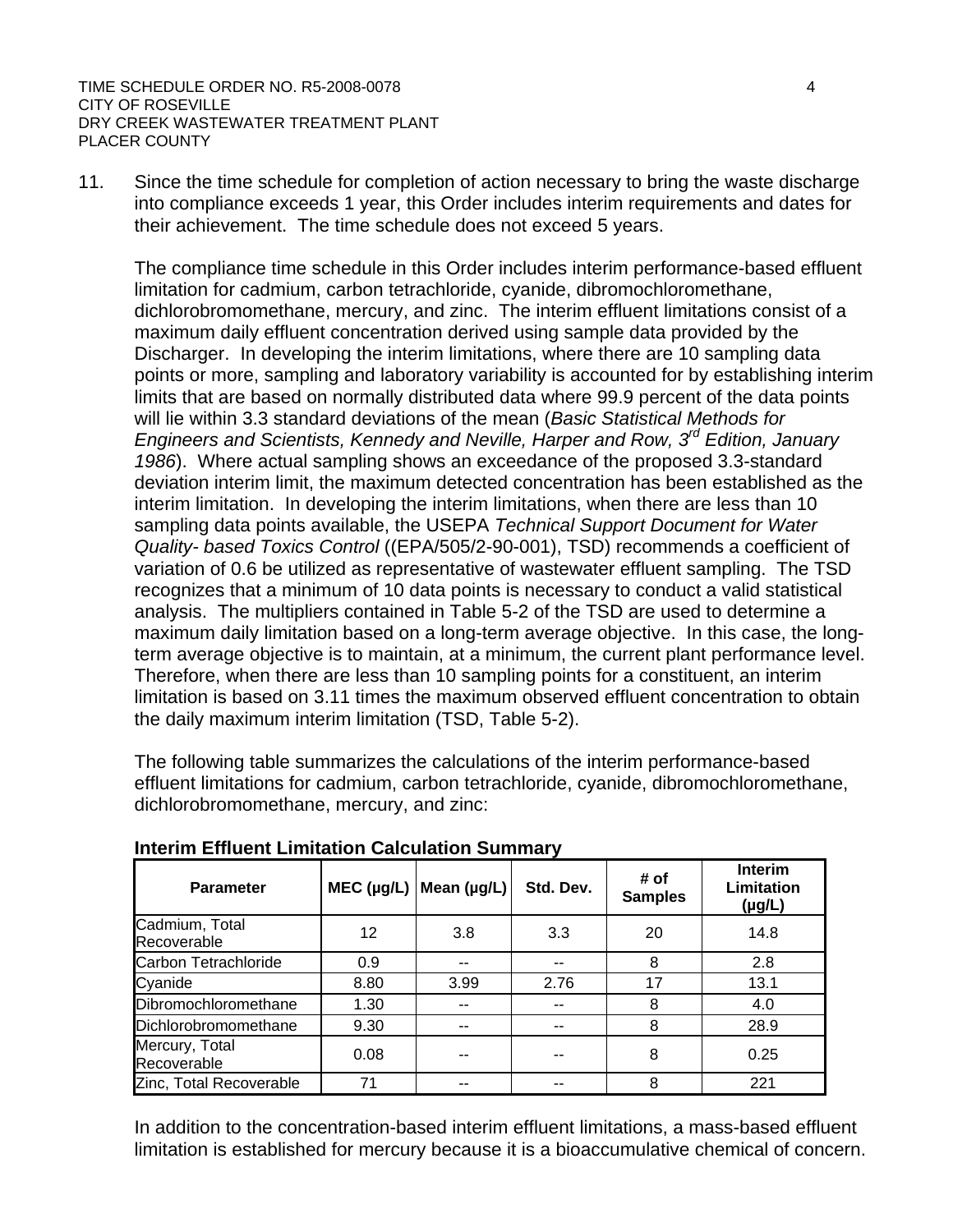The mass-based effluent limitation for mercury was derived using the interim effluent limitation concentration of 0.00025 mg/L and the average dry weather flow rate of 18 mgd as follows:

 $(0.00025 \text{ ma/L}) \times (18 \text{ mad}) \times (8.34 \text{ lbs/day}$  conversion factor) = 0.038 lbs/day

- 12. The Regional Water Board finds that the Discharger can, in addition to other treatment and control options, undertake source control to maintain compliance with the interim limitations included in this Order. Interim limitations are established when compliance with the final effluent limitations cannot be achieved by the existing discharge. Discharge of constituents in concentrations in excess of the final effluent limitations, but in compliance with the interim effluent limitations, can significantly degrade water quality and adversely affect the beneficial uses of the receiving stream on a long-term basis. The interim limitations, however, establish an enforceable ceiling concentration until compliance with the effluent limitation can be achieved.
- 13. On 12 June 2008 in Rancho Cordova, California, after due notice to the Discharger and all other affected persons, the Board conducted a public hearing at which evidence was received to consider a Time Schedule Order under CWC section 13300 to establish a time schedule to achieve compliance with waste discharge requirements.
- 14. Issuance of this Order is exempt from the provisions of the California Environmental Quality Act (Public Resources Code section 21000, et seq.), in accordance with CWC section 15321(a)(2), Title 14, California Code of Regulations.
- 15. Any person adversely affected by this action of the Board may petition the State Water Resources Control Board to review this action. The petition must be received by the State Water Resources Control Board, Office of the Chief Counsel, P.O. Box 100, Sacramento, CA 95812-0100, within 30 days of the date on which this action was taken. Copies of the law and regulations applicable to filing petitions will be provided on request.

# **IT IS HEREBY ORDERED THAT:**

1. The Discharger shall comply with the following time schedule to ensure compliance with cadmium, carbon tetrachloride, cyanide, dibromochloromethane, dichlorobromomethane, mercury, and zinc effluent limitations at Section IV.A.1.a., contained in WDR Order No. R5-2008-0077 as described in the above Findings: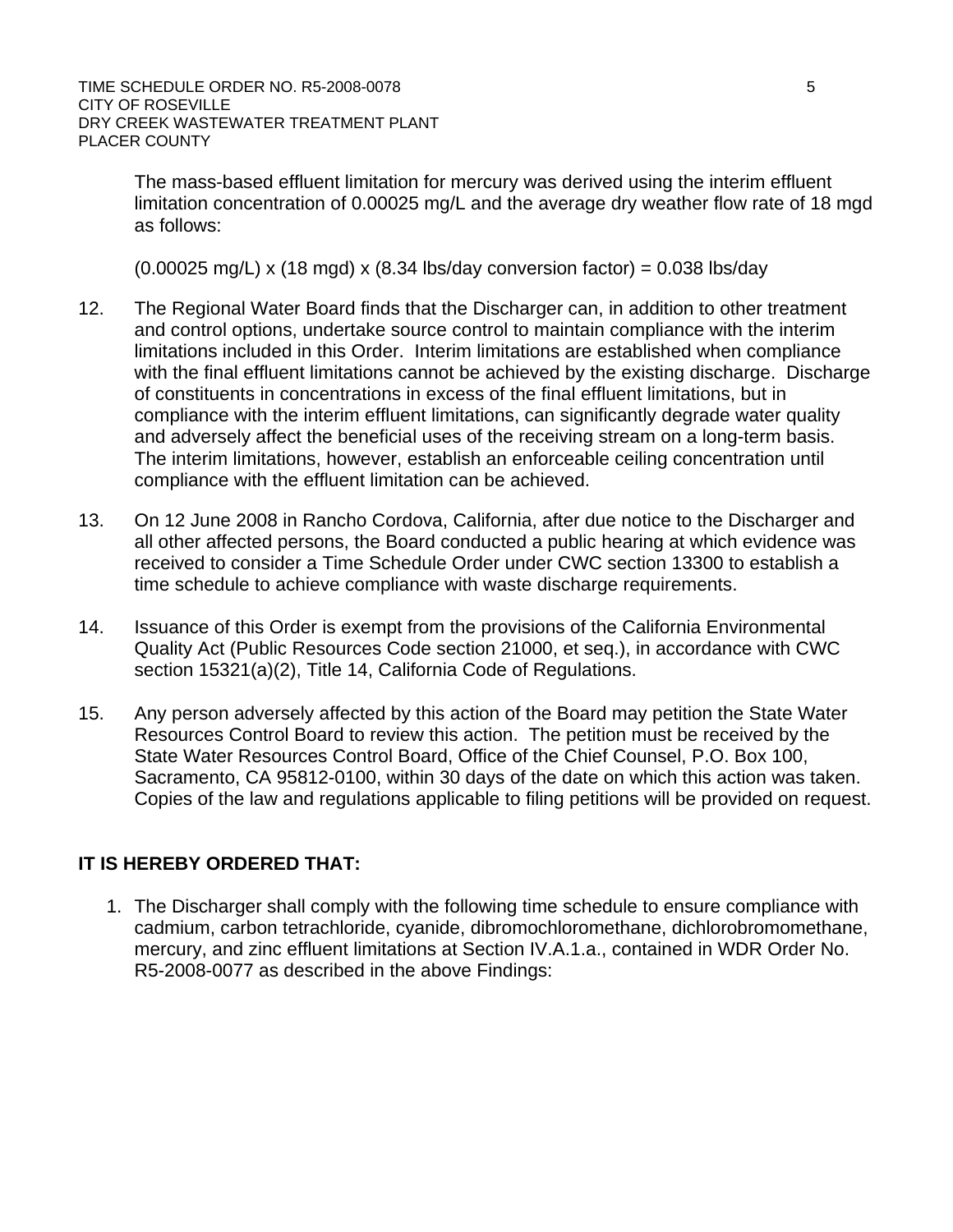TIME SCHEDULE ORDER NO. R5-2008-0078 6 CITY OF ROSEVILLE DRY CREEK WASTEWATER TREATMENT PLANT PLACER COUNTY

Progress Reports<sup>2</sup>

 $\overline{a}$ 

Submit Method of Compliance Workplan/Schedule **Within 6 months** after

Submit Pollution Prevention Plan  $(PPP)^1$  pursuant to CWC section 13263.3 for cadmium, carbon tetrachloride, cyanide, dibromochloromethane, dichlorobromomethane, mercury, and zinc

Implement PPP<sup>1</sup> pursuant to CWC section 13263.3 for cadmium, carbon tetrachloride, cyanide, dibromochloromethane, dichlorobromomethane, mercury, and zinc

**Task Date Due** 

**1 June 2011** 

**1 June 2013** 

adoption of this Order

**Within 1 year** after adoption of this Order

**Within 2 years** after adoption of this Order

**1 January, annually**, after approval of work plan until final compliance

Full compliance with carbon tetrachloride, cyanide, dibromochloromethane, and dichlorobromomethane effluent limitations

Full compliance with cadmium, mercury, and zinc effluent limitations

2. The following interim effluent limitations shall be effective immediately. The interim effluent limitation for carbon tetrachloride, cyanide, dibromochloromethane, and dichlorobromomethane shall be effective until **31 May 2011**, or when the Discharger is able to come into compliance with final effluent limitations, whichever is sooner:

| <b>Parameter</b>     | <b>Units</b> | <b>Maximum Daily Effluent Limitation</b> |
|----------------------|--------------|------------------------------------------|
| Carbon Tetrachloride | $\mu$ g/L    | 2.8                                      |
| Cyanide              | $\mu$ g/L    | 13.1                                     |
| Dibromochloromethane | $\mu$ g/L    | 4.0                                      |
| Dichlorobromomethane | $\mu$ g/L    | 28.9                                     |

<sup>1</sup> The PPP shall be prepared and implemented for cadmium, carbon tetrachloride, cyanide, dibromochloromethane, dichlorobromomethane, mercury and zinc and shall meet the requirements specified in CWC section 13263.3.

<sup>2</sup> The progress reports shall detail what steps have been implemented towards achieving compliance with waste discharge requirements, including studies, construction progress, evaluation of measures implemented, and recommendations for additional measures as necessary to achieve full compliance by the final date.